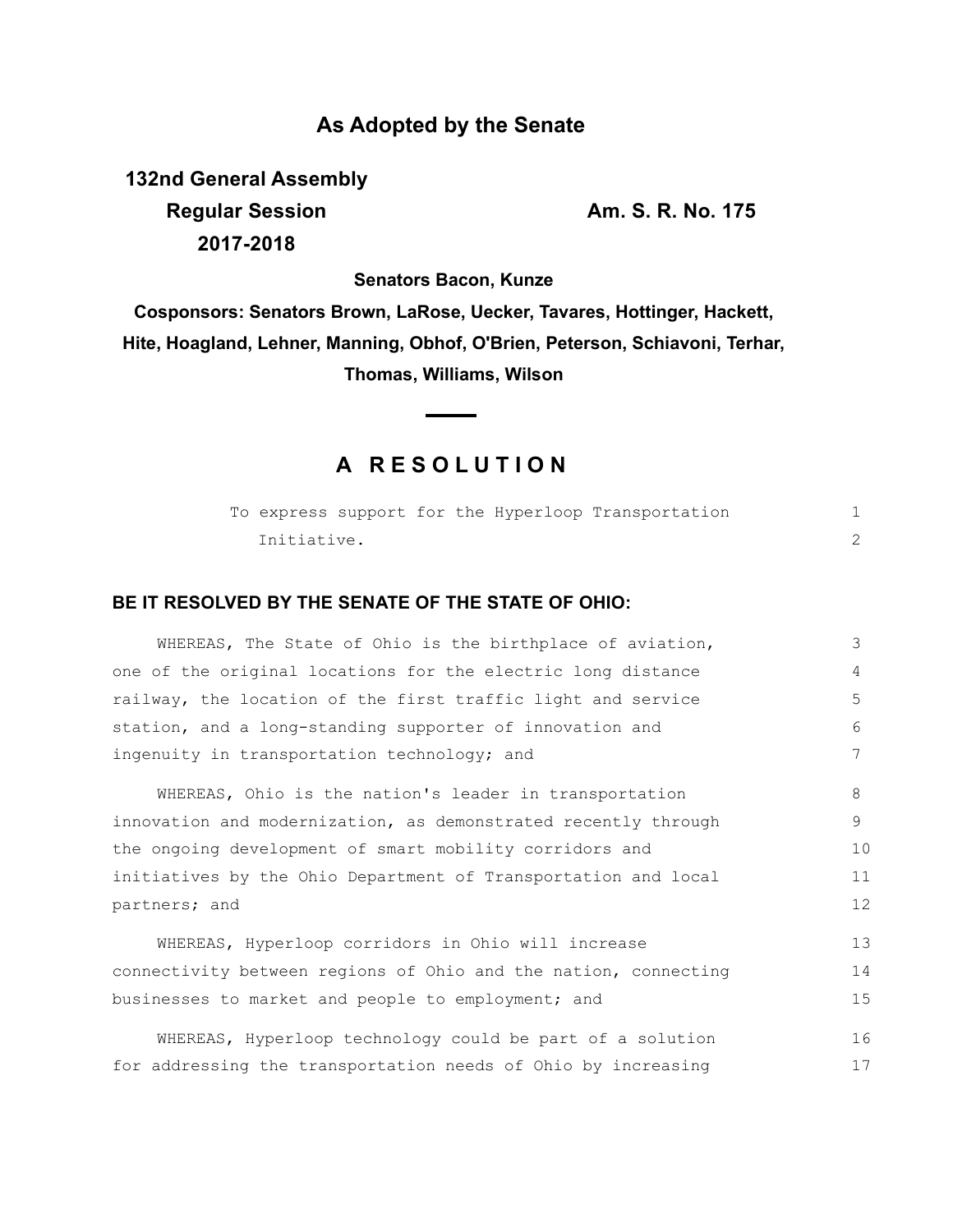### **S. R. No. 175 Page 2 As Adopted by the Senate**

#### capacity for cargo movement and passenger travel and providing a new safe, quick, and efficient transportation option; and WHEREAS, New corridors under consideration in Ohio, including the Midwest Connect corridor connecting the Midwest region, would create new economic and social opportunities for Ohio's companies and citizens; and WHEREAS, Ohio has an opportunity to further benefit from Hyperloop technology by leveraging Ohio's corporate and institutional talent and resources to participate in the research and development of the technology and the supply chain needed to produce and construct Hyperloop corridors in Ohio and internationally; and WHEREAS, The Hyperloop Transportation Initiative could have a significant positive impact on Ohio's economy and infrastructure; now therefore be it RESOLVED, That we, the members of the Senate of the 132nd General Assembly of the State of Ohio, recognizing Ohio's role as a leader in the field of transportation, express support for the consideration of the Hyperloop Transportation Initiative; and be it further RESOLVED, That the State of Ohio, its agencies, political subdivisions, and private sector partners are encouraged to work collaboratively to evaluate and explore opportunities for the potential development of Hyperloop corridors in Ohio; and be it further RESOLVED, That the State of Ohio, its agencies, political subdivisions, and private sector partners are encouraged to work collaboratively to give Ohio companies, institutions, and talent the opportunity to participate in the research, development, production, and construction of Hyperloop corridors internationally; and be it further 18 19 20 21 22 23 24 25 26 27 28 29 30 31 32 33 34 35 36 37 38 39 40 41 42 43 44 45 46 47 48